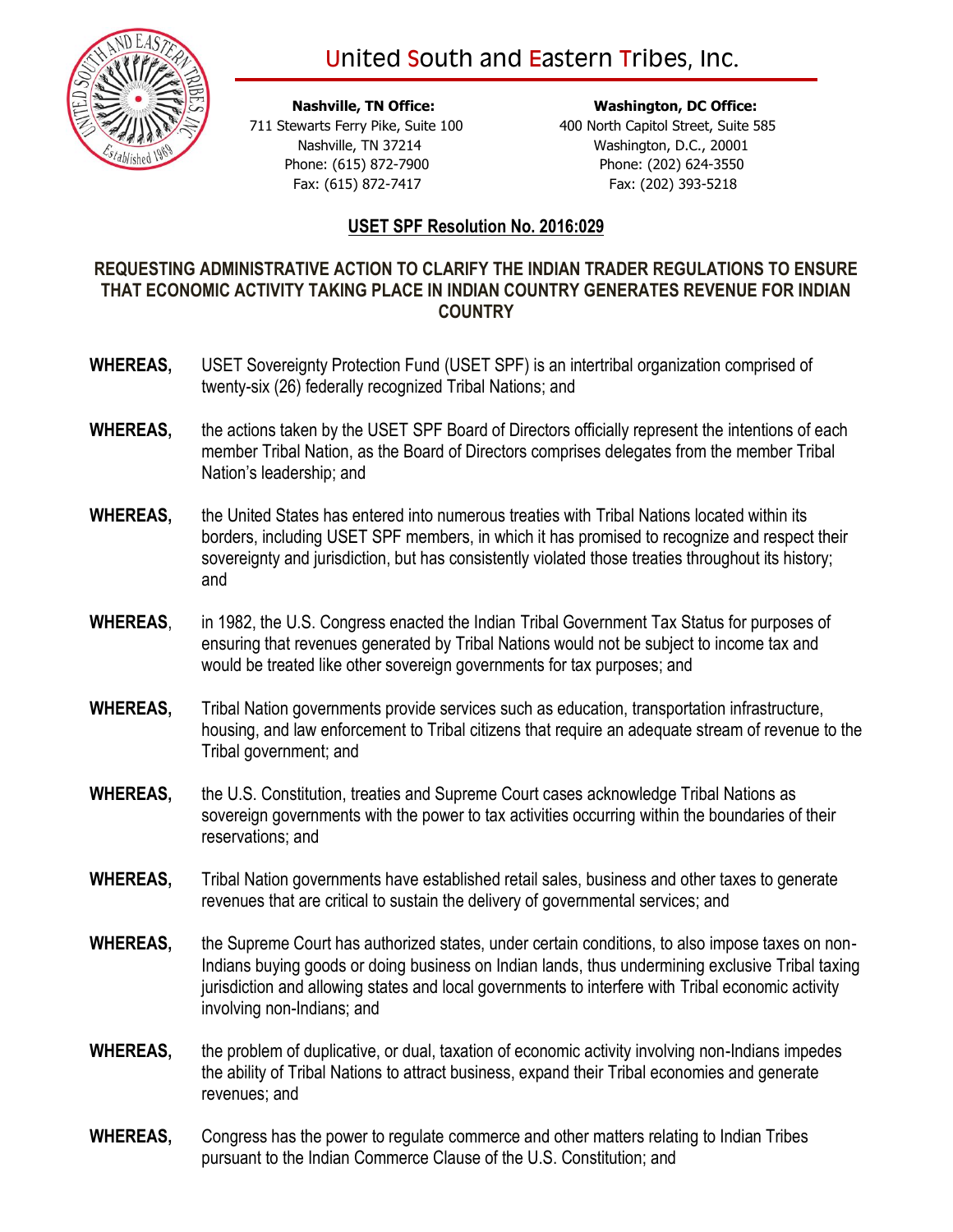- **WHEREAS,** Congress has already enacted legislation pursuant to the Indian Commerce Clause of the U.S. Constitution for the purpose of regulating non-Indian traders operating within Indian Country under the "Indian Trader Statutes" that are codified at 25 U.S.C. § 261 *et seq*.; and
- **WHEREAS,** the Indian Trader Statutes delegated to the Department of Interior the responsibility to oversee non-Indians engaged in commerce in Indian Country and to regulate those traders to ensure the protection and well-being of Indian individuals, families and Tribal Nation communities from adverse impacts of such commerce; and
- WHEREAS, the Indian Trader Statutes were originally enacted in the 19<sup>th</sup> Century to protect Indians and Tribal Nations from predatory non-Indians, but through recent U.S. Supreme Court decisions, have found the Department of Interior's regulatory scheme with respect to commerce in Indian Country with non-Indian traders not to have the effect of pre-empting state and local government taxation of economic activity occurring on Tribal lands; and
- **WHEREAS**, recently the Department of the Interior has developed new regulations for leasing of Tribal trust lands (25 CFR Part 162) and for the issuance of rights-of-way (25 CFR Part 169) in which the Department has clarified that taxation by state and local governments of leases and rights-of-way issued in accordance with said regulations is prohibited; and
- **WHEREAS,** the USET Board of Directors, in Resolution 2013:037, called upon Congress to explore the economic development and revenue generating impacts of dual taxation and, in consultation with tribes, develop proposed legislation to overcome the negative impacts of dual taxation by considering the creation of Tribally-designated tax-free zones on Indian lands, the establishment of Tribally designated tax-credit zones, federal preemption of state taxation on Indian lands, and federal tax credits; and
- **WHEREAS,** the USET Board of Directors, in Resolution 2012:024, urged the Bureau of Indian Affairs to conduct a study of the problem of dual taxation in Indian Country that has never been undertaken; and
- **WHEREAS,** the development of new regulations to implement the Indian Trader Statutes by the Department of Interior to clarify that the regulation of non-Indians engaging in commerce in Indian Country is intended to protect and promote the wellbeing of Tribal Nation communities through the preemption of state and local taxation on Tribal lands will provide a vitally necessary tool for promoting Tribal economic activity, job creation and sustainable nation-building in Indian Country; and
- **WHEREAS,** in December 2010, the United States recognized the rights of its First Peoples through its support of the United Nations Declaration on the Rights of Indigenous Peoples (UNDRIP), whose provisions and principles support and promote the purposes of this resolution; therefore, be it
- *RESOLVED* USET SPF continues to support efforts by the U.S. Congress to reform the U.S. tax code to ensure greater protection and respect existing sovereign rights of Tribal sovereignty and self-

"Because there is strength in Unity"